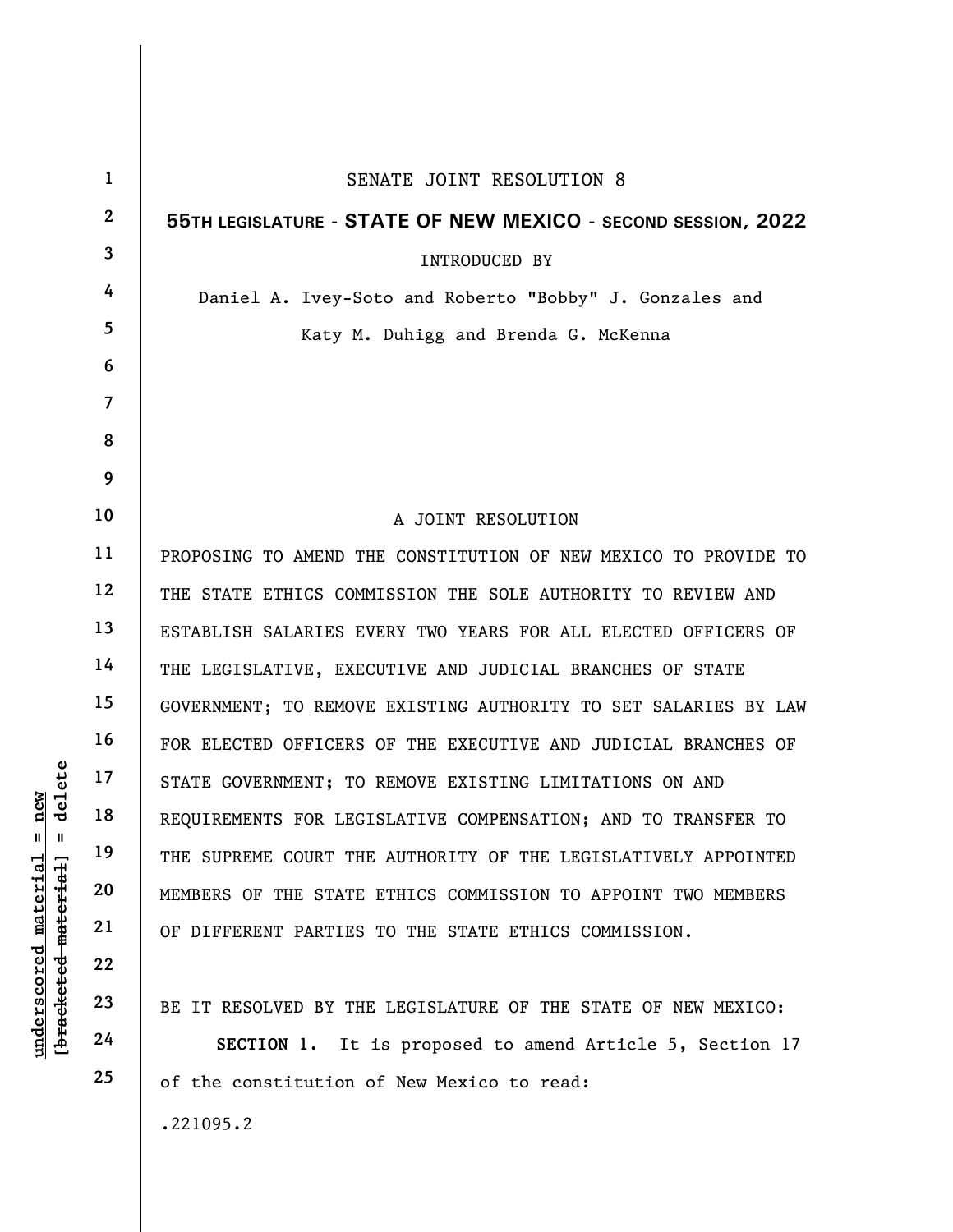1 2 3 4 5 6 7 8 9 10 11 12 13 14 "A. The "state ethics commission" is established as an independent state agency under the direction of seven commissioners, no more than three of whom may be members of the same political party, whose terms and qualifications shall be as provided by law. The governor shall appoint one commissioner. One commissioner each shall be appointed by the president pro tempore of the senate, the minority floor leader of the senate, the speaker of the house of representatives and the minority floor leader of the house of representatives, all as certified by the chief clerks of the respective chambers. Two commissioners, who shall not be members of the same political party, shall be appointed by the [four legislatively appointed commissioners] supreme court, both as certified by the clerk of the supreme court.

underscored material = new [bracketed material] = delete B. The state ethics commission may initiate, receive, investigate and adjudicate complaints alleging violations of, and issue advisory opinions concerning, standards of ethical conduct and other standards of conduct and reporting requirements, as may be provided by law, for state officers and employees of the executive and legislative branches of government, candidates or other participants in elections, lobbyists or government contractors or seekers of government contracts and have such other jurisdiction as provided by law.

> C. The state ethics commission may require the .221095.2

> > $- 2 -$

15

16

17

18

19

20

21

22

23

24

25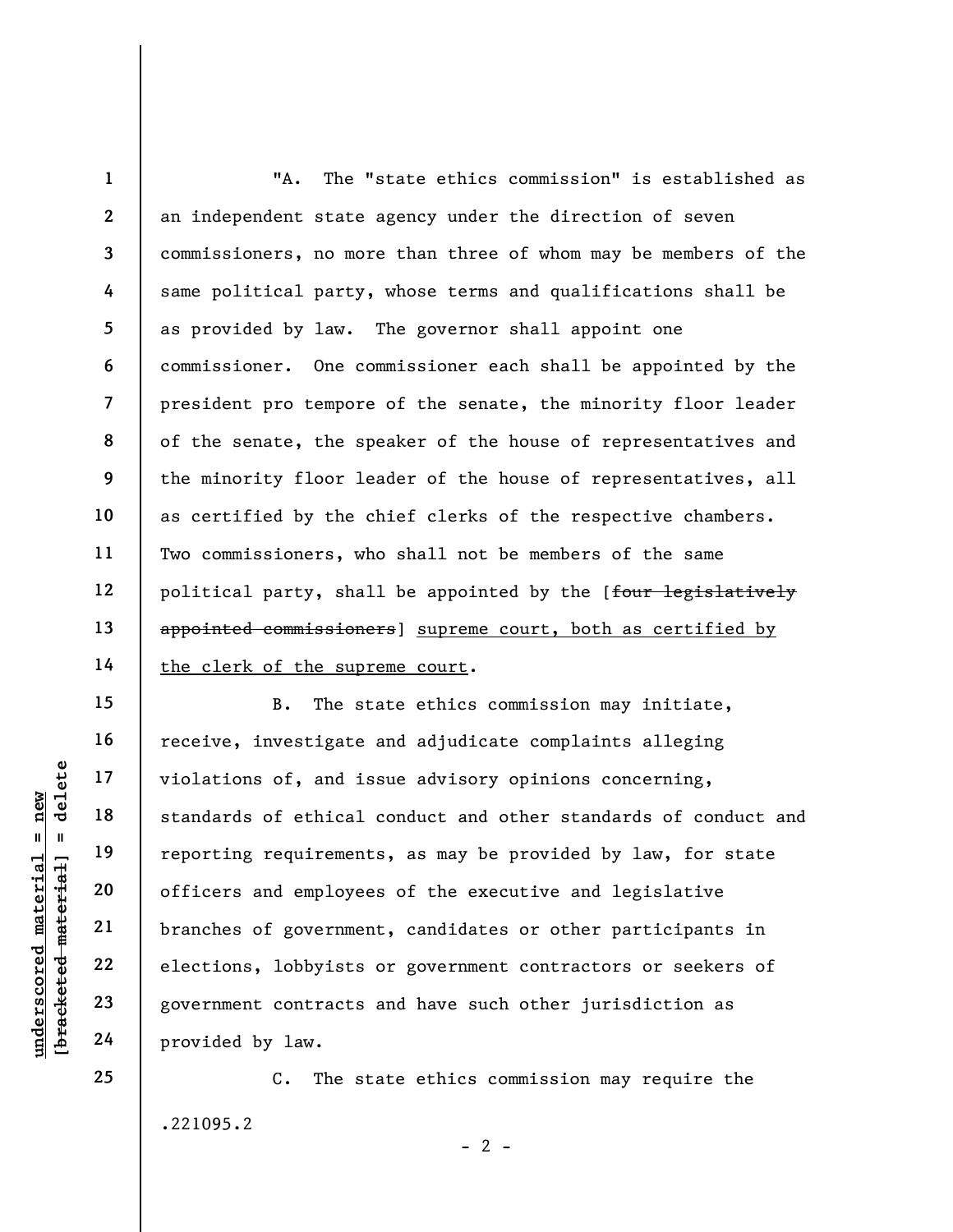attendance of witnesses or the production of records and other evidence relevant to an investigation by subpoena as provided by law and shall have such other powers and duties and administer or enforce such other acts as further provided by law.

6 7 8 9 10 11 D. The state ethics commission shall review and establish the salaries of all elected state officers every two years. The salaries established by the state ethics commission shall be published no later than December 1 of each oddnumbered year and shall be effective the first full pay period of the following fiscal year."

SECTION 2. It is proposed to amend Article 6, Section 24 of the constitution of New Mexico to read:

understand material material of the counties within [<br>
shall be elected for<br>
shall be elected for<br>
such duties [and rece<br>
value of all law.<br>
The legislature<br>
23<br>
24<br>
district and to designal "There shall be a district attorney for each judicial district, who shall be learned in the law, and who shall have been a resident of New Mexico for three years next prior to [his] election, shall be the law officer of the state and of the counties within [his] the district attorney's district, shall be elected for a term of four years and shall perform such duties [and receive such salary] as may be prescribed by law.

The legislature shall have the power to provide for the election of additional district attorneys in any judicial district and to designate the counties therein for which the district attorneys shall serve; but no district attorney shall .221095.2  $-3 -$ 

1

2

3

4

5

12

13

14

15

16

17

18

19

20

21

22

23

24

25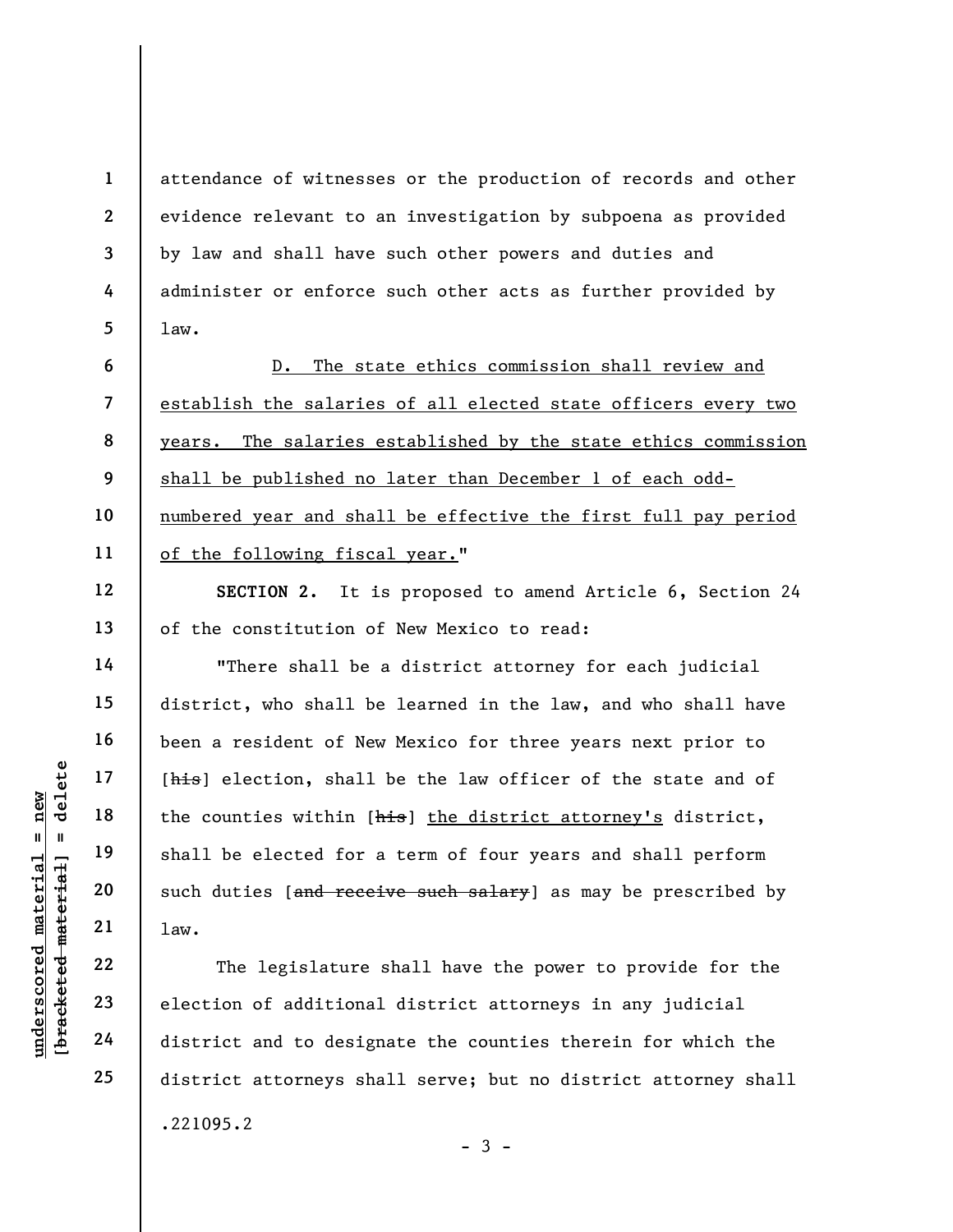be elected for any district of which [he] the district attorney is not a resident."

SECTION 3. It is proposed to amend Article 6, Section 26 of the constitution of New Mexico to read:

"The legislature shall establish a magistrate court to exercise limited original jurisdiction as may be provided by law. The magistrate court shall be composed of such districts and elective magistrates as may be provided by law. Magistrates shall be qualified electors of, and reside in, their respective districts, and the legislature shall prescribe other qualifications. [Magistrates shall receive compensation as may be provided by law, which compensation shall not be diminished during their term of office] Metropolitan court judges shall be chosen as provided in this constitution."

SECTION 4. It is proposed to amend Article 6, Section 28 of the constitution of New Mexico to read:

underscored material = new [bracketed material] = delete "The court of appeals shall consist of not less than seven judges, who shall be chosen as provided in this constitution, whose qualifications shall be the same as those of justices of the supreme court [and whose compensation shall be as provided by law. The increased qualifications provided by this 1988 amendment shall not apply to court of appeals judges serving at the time this amendment passes or elected at the general election in 1988].

> Three judges of the court of appeals shall constitute a .221095.2

> > $- 4 -$

1

2

3

4

5

6

7

8

9

10

11

12

13

14

15

16

17

18

19

20

21

22

23

24

25